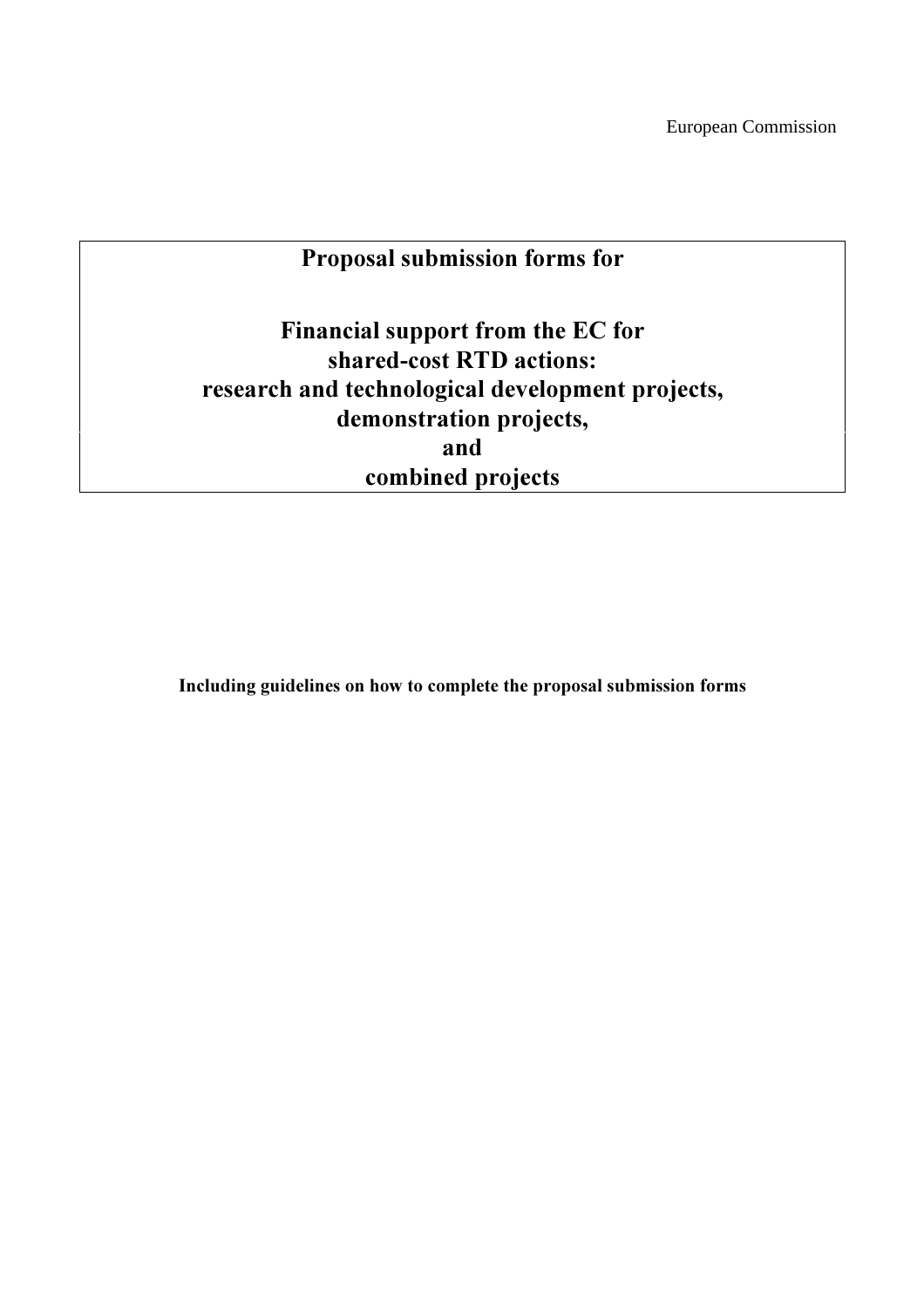## How to complete the proposal submission forms

#### Introduction

This document provides guidance on how to complete the attached administrative forms. These forms will be an integral part ('Part A') of your proposal for a research and technology development project, demonstration project, or combined research and demonstration project.

The forms may be submitted either electronically or on paper. You are strongly advised to submit the forms electronically.

#### Submitting electronically:

You must use the Proposal Preparation Tool, which can be downloaded free-of-charge from the Internet site:

http://www.cordis.lu/fp5

This tool provides on-line help facilities, and provides instructions for entering and submitting the required information electronically. If you choose to submit electronically there is no need to read the remainder of these notes.

#### Submitting on paper:

There is a front-page (A0) and four forms, numbered A1, A2, A3 and A4. You should detach and complete these forms or you may use photocopies of them providing the quality is good. Alternatively, you can download the forms from the World Wide Web at the address given above. When you have completed the forms, please keep a photocopy for your own file.

The forms are designed to collect the administrative information on the consortium making the proposal. This information is necessary for the Commission Services to evaluate the proposal. A minimal amount of extra information is requested for statistical purposes only.

In addition to the administrative information provided in part A, a proposal must also contain parts B and C, describing the content and the management of your proposed project. Incomplete proposals will be ineligible and will not be evaluated. The layout and structure of parts B and C are described in the Guide for Proposers for the relevant call.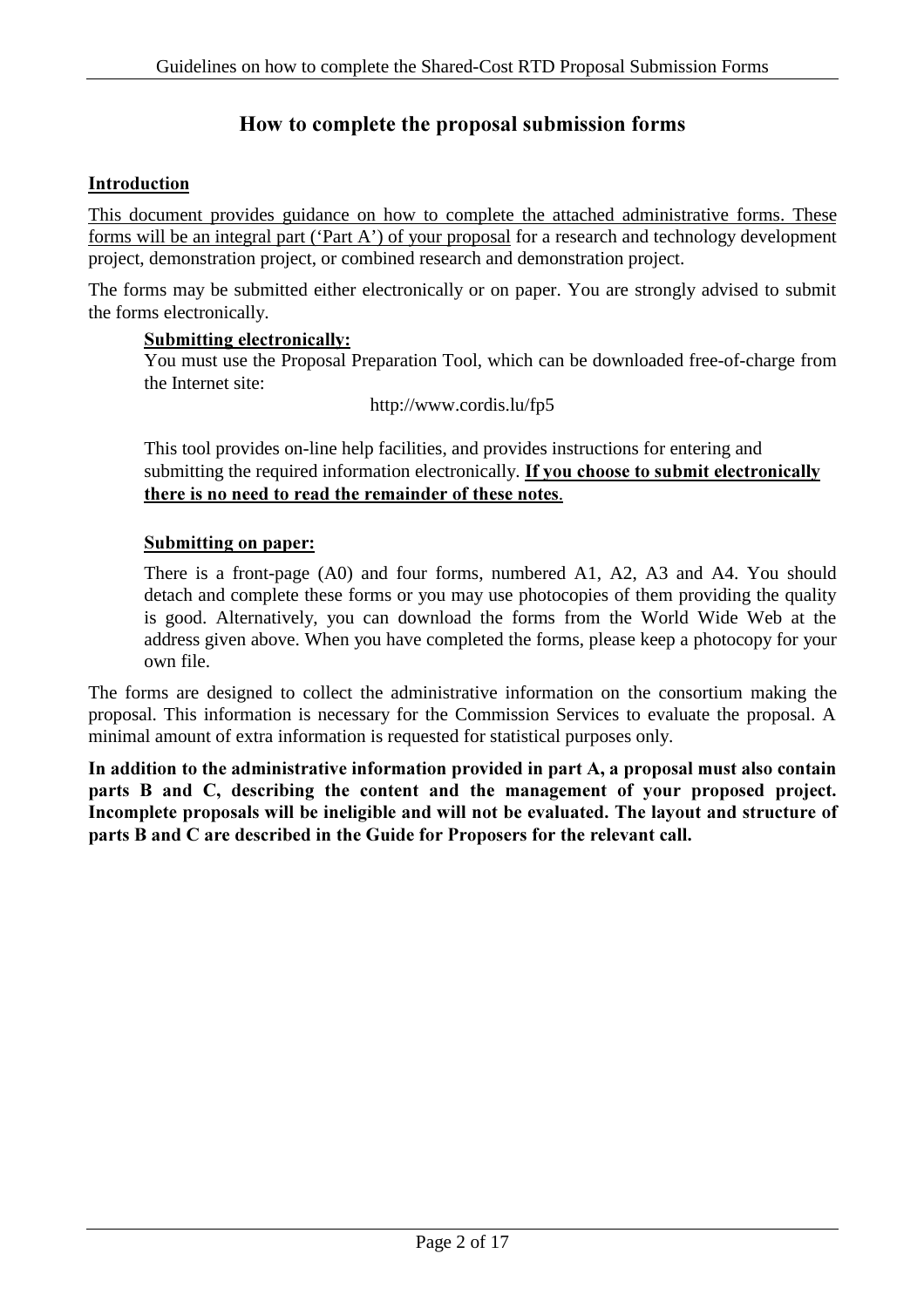## How to complete the forms

The forms should be completed as follows:

- The financial and administrative co-ordinator fills in forms A0, A1, A2, A3, and A4;
- The principal contractors fill in one A3 form each.
- The assistant contractors fill in one A3 form each.

Subcontractors are not required to fill in the A3 form and should not appear separately on the A4 form.

Explanatory notes are appended to each form.

Forms A0 to A4 may be machine-read at the Commission, so to minimise the possibilities of your proposal details being read incorrectly, we would kindly ask you to read and follow these notes carefully.

Please fill in the forms by typewriter. A photocopy of the original may be used if the quality is good.

Please keep Forms A0 to A4 as clean as possible and do not fold, staple or amend them with correction fluid.

Please enter your data only in the white space on the forms, do not type outside the boundaries or the data is likely to be truncated in the Commission's database. For questions requiring a choice between different boxes, please enter X in the appropriate space. You may find it easier to do this by hand in black ink, rather than try to line up a single typed character.

When appropriate when completing the form, please replace the characters listed below by the corresponding double characters:

| Ø                    | <b>OE</b> | Ä AE | Ö         | <b>OE</b> |
|----------------------|-----------|------|-----------|-----------|
| $\emptyset$ oe       |           | ä ae | ö oe      |           |
| Æ                    | AE        | Ü UE | $\rm \AA$ | AA        |
| æ ae                 |           | ü ue | å         | aa        |
| $\boldsymbol{\beta}$ | <b>SS</b> |      |           |           |

For numbers, (amount, durations, percentages, person-months), please round to the nearest whole number. Do not insert any character or space to separate the digits in a number.

Please remember to indicate the proposal short name (acronym) and proposal number (if a number has been allocated before submission) at the top of the forms (part A) where indicated, and on every page of the other parts (part B and C), including any annexes.

All costs must be given in euro (and not kilo euro) and must exclude value-added tax (VAT).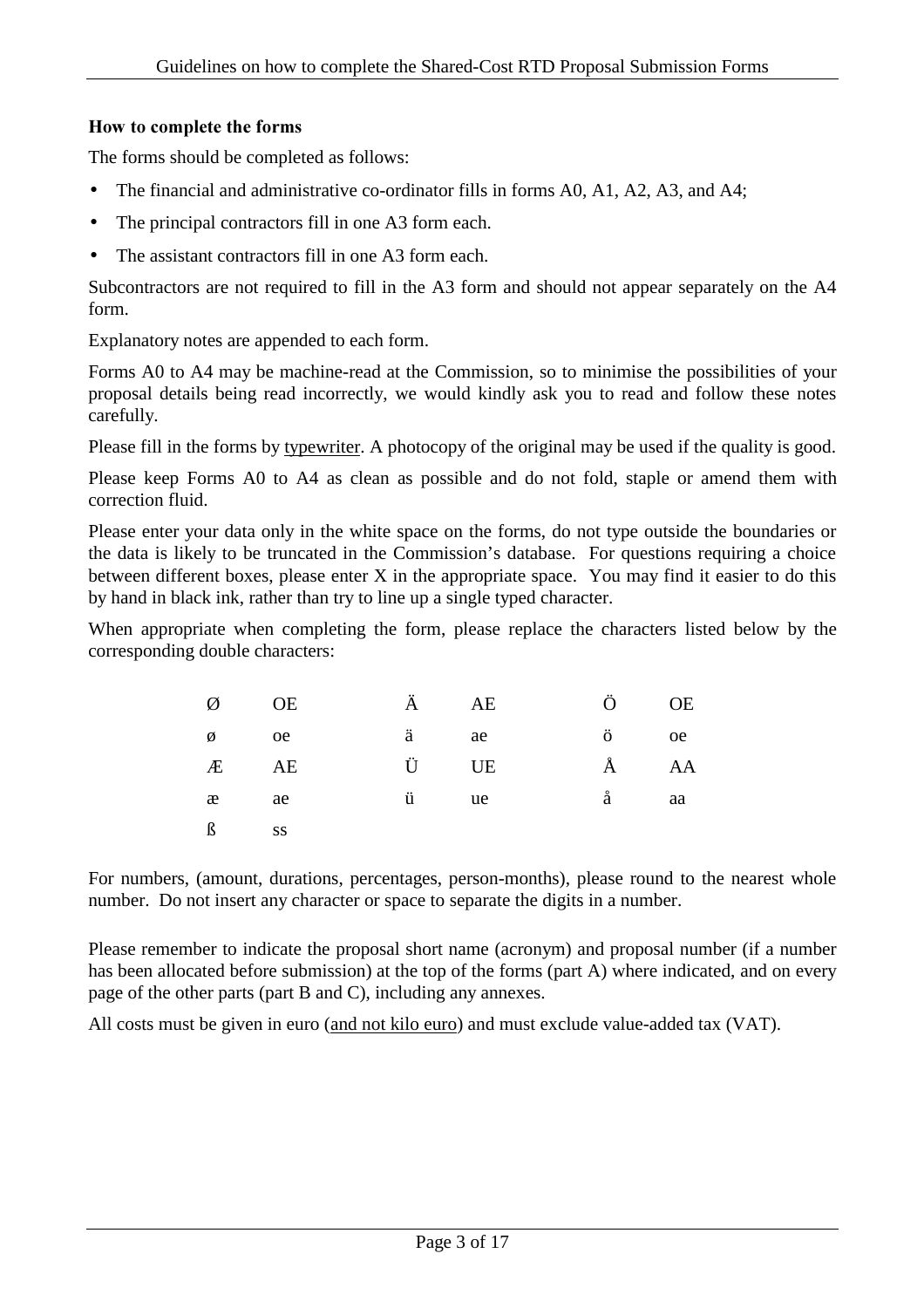## Where to send the forms

The principal contractors and assistant contractors should send their completed A3 form to the proposal co-ordinator. They should confirm their organisation's agreement to participate in the proposal either by signing this form, or by providing a commitment letter to the co-ordinator before the deadline.

The proposal co-ordinator should check that the forms have been filled in correctly and that there is consistency between the information in the various forms and the rest of the proposal. If submitting the proposal on paper, the co-ordinator has to sign form A1 before sending it.

If it is submitted electronically, electronic signature must be provided. The co-ordinator has to have in his position either the original signatures of the participants who would contribute to the funding of a project (i.e. principal contractors and assistant contractors) or the commitment letters from the participants stating that the co-ordinator is authorised to submit the proposal on behalf of the consortium and that the proposal is agreed to by the partners.

The co-ordinator should then send the original (with original signatures – or the signed declaration) and the required number of copies to the European Commission. The number of copies is specified in the Guide for Proposers and the address is specified in the Call for Proposals.

## Additional information

The notes accompanying the forms are intended to help you complete them correctly. However, you should also read the other parts of the Guide for Proposers, and other documents provided in the information package, where you will find more complete descriptions of the principles used to implement the programme. Specifically, the following documents are essential to submit a proposal:

- The call for proposals published in the Official Journal,
- The Guide for Proposers for the call,
- The proposal submission forms for the type of action you apply for,
- The work programme for the relevant Community programme,
- The evaluation manual with its programme specific annexes.

Other sources of information which contain relevant information are:

- The model contracts for Community activities in the field of research and technological development and demonstration,
- The rules for participation and dissemination of research results of the fifth framework programme.

Copies of these documents can be requested from the information desk of the Commission services mentioned in the Guide for Proposers for the call or be downloaded from the WWW at the following address: http://www.cordis.lu/fp5.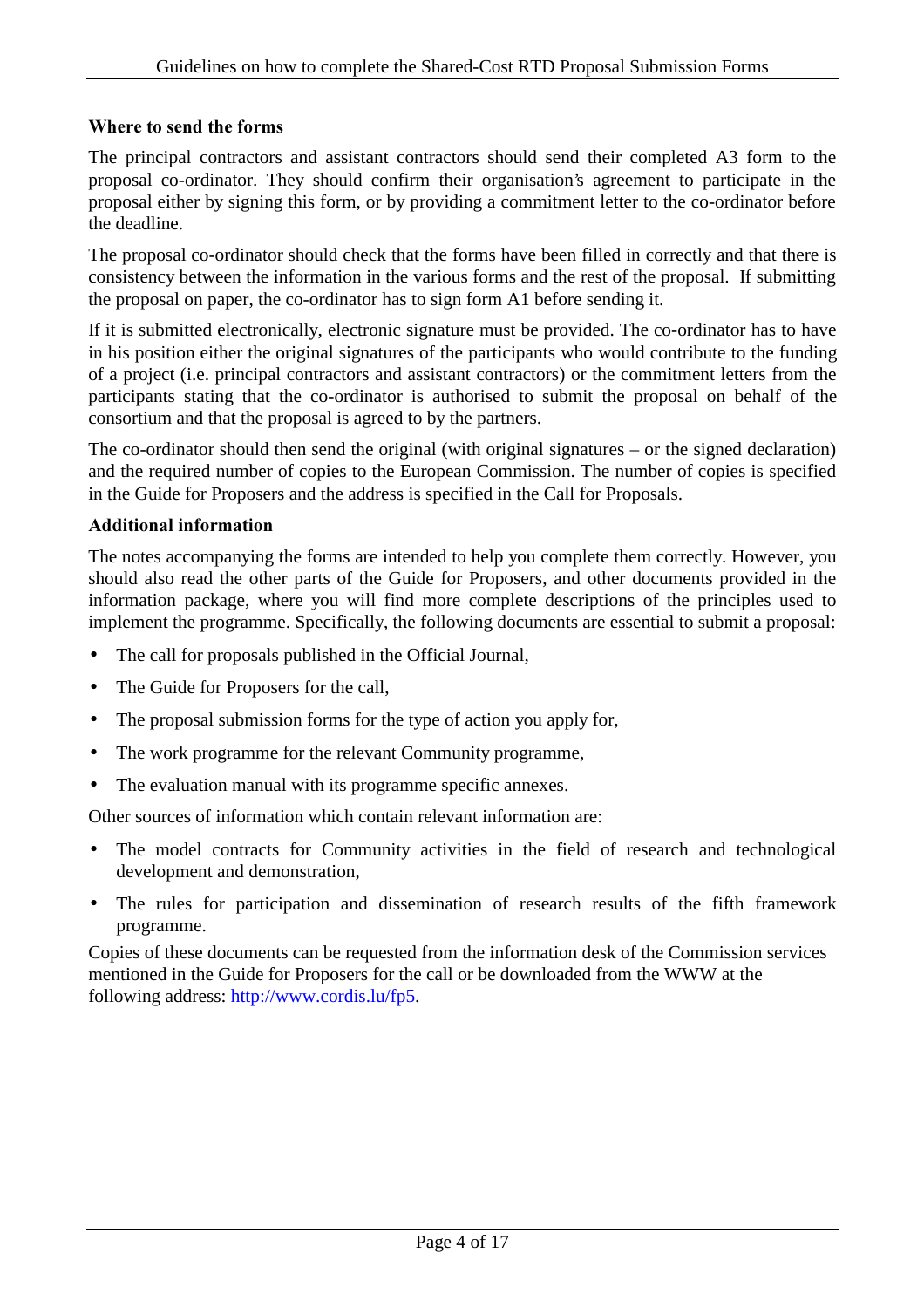## How to complete the administrative forms (Part  $A$  - Forms  $A0$  to  $A4$ ).

## Proposal Information and Administrative Overview Forms (A0, A1)

#### 1. 'Proposal information and administrative overview forms' (A0 and A1)

These forms are to be completed by the proposal co-ordinator on behalf of the consortium.

#### 2. Thematic Priorities of the Research Programmes

The thematic priorities addressed by your proposal as indicated in the list in Annex 1 of Appendix 1, the proposal submission forms: "Structure of the thematic priorities of the  $5<sup>th</sup>$ Framework Programme 1998-2002 (indirect actions)". The list is organised so that the first three digits indicate the programme (in bold) and the two or three last digits indicate the thematic priorities. You should use all five or six digits as identifier of the thematic priorities. If more than one thematic priority is addressed, indicate them in priority order, so that the main priority addressed by the proposal is mentioned first.

#### 3. Call Identifier

The call identifier is the reference number given in the call you are addressing, as indicated in the publication of the call in the Official Journal.

#### 4. Type of Action

The type of action you are applying for. For research, demonstration and combined projects you should use one of the following codes:

- RS: Research and Technological Development Projects;
- DM: Demonstration Projects;
- **CM**: Combined Research and Demonstration Projects.

#### 5. Proposal Acronym

Provide a short title or acronym of no more than 20 characters, to be used to identify the proposal. The same acronym should appear on each page of the proposal in order to prevent errors during its handling.

#### 6. Proposal No

The proposal number you were given at pre-registration by the Commission Services, where this service was applicable. If you have not received a proposal number, you should leave this field blank. In this case, the Commission services will allocate a proposal number after reception. This number will be communicated to you on the acknowledgement of receipt form.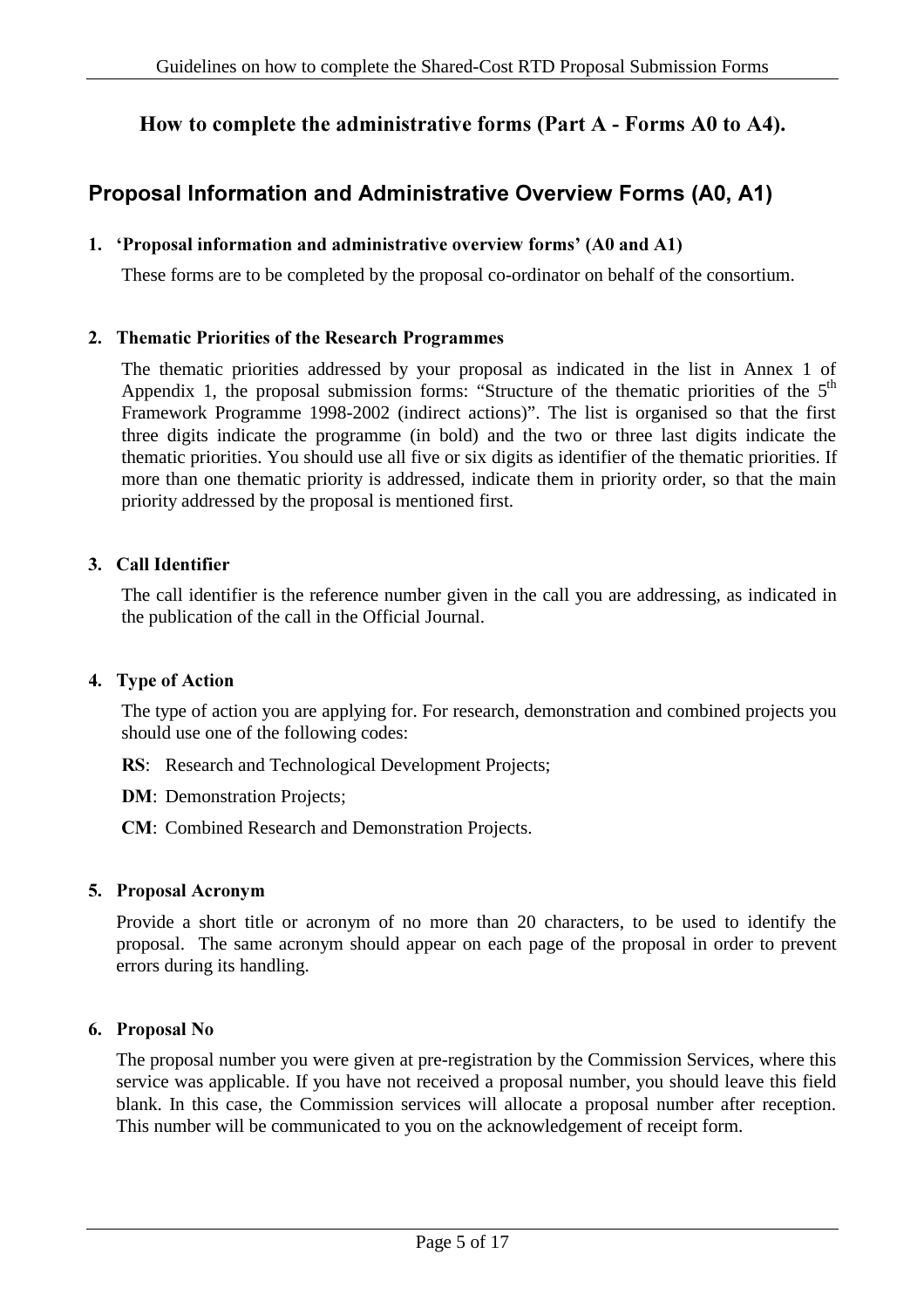## 7. Contact person for the proposal

The name and contact details for the person responsible for the proposal who acts as a contact on behalf of the consortium after the evaluation of the proposal, normally the proposal coordinator.

## 8. Gender (F(emale) /  $M(ale)$ )

This information is required for statistical purposes only. Please indicate with a cross as appropriate.

## 9. Organisation Legal Name

You must use the complete legal name of the organisation. If applicable, name under which the organisation is registered in the official trade registers.

## 10. Department / Institute Name

Name of the unit (department or institute) in the organisation, which will be carrying out the work and for which the contact person is working. The address details given in the following fields must be for the department/institute and not the legal address of the organisation.

## 11. P. O. Box

If applicable, indicate number of Post Office Box for surface mail delivery.

## 12. Post Code

If applicable, enter numerical (alphanumeric for United Kingdom and The Netherlands) post code without being prefixed by the country identifier, e.g. 1000 and not B-1000 or SW1H 9AS and not UK-SW1H 9AS.

## 13. Cedex

If applicable, indicate Cedex for surface mail delivery.

## 14. Country Code / Name

Use the relevant country code as indicated in the list in Annex 2 of Appendix 1, the proposal submission forms: "Country Codes". For any country not included in the list in Annex 2, please indicate the full name of the country in the "Country Name" and leave the "Country Code" blank.

## 15. Telephone No and Fax No

Please give the telephone and fax numbers in the following format; for example (a European Commission telephone number in Brussels, Belgium) (32-2)2988888 (32 being the country code number; 2 the area code number for international calls; 2988888 the subscriber's number).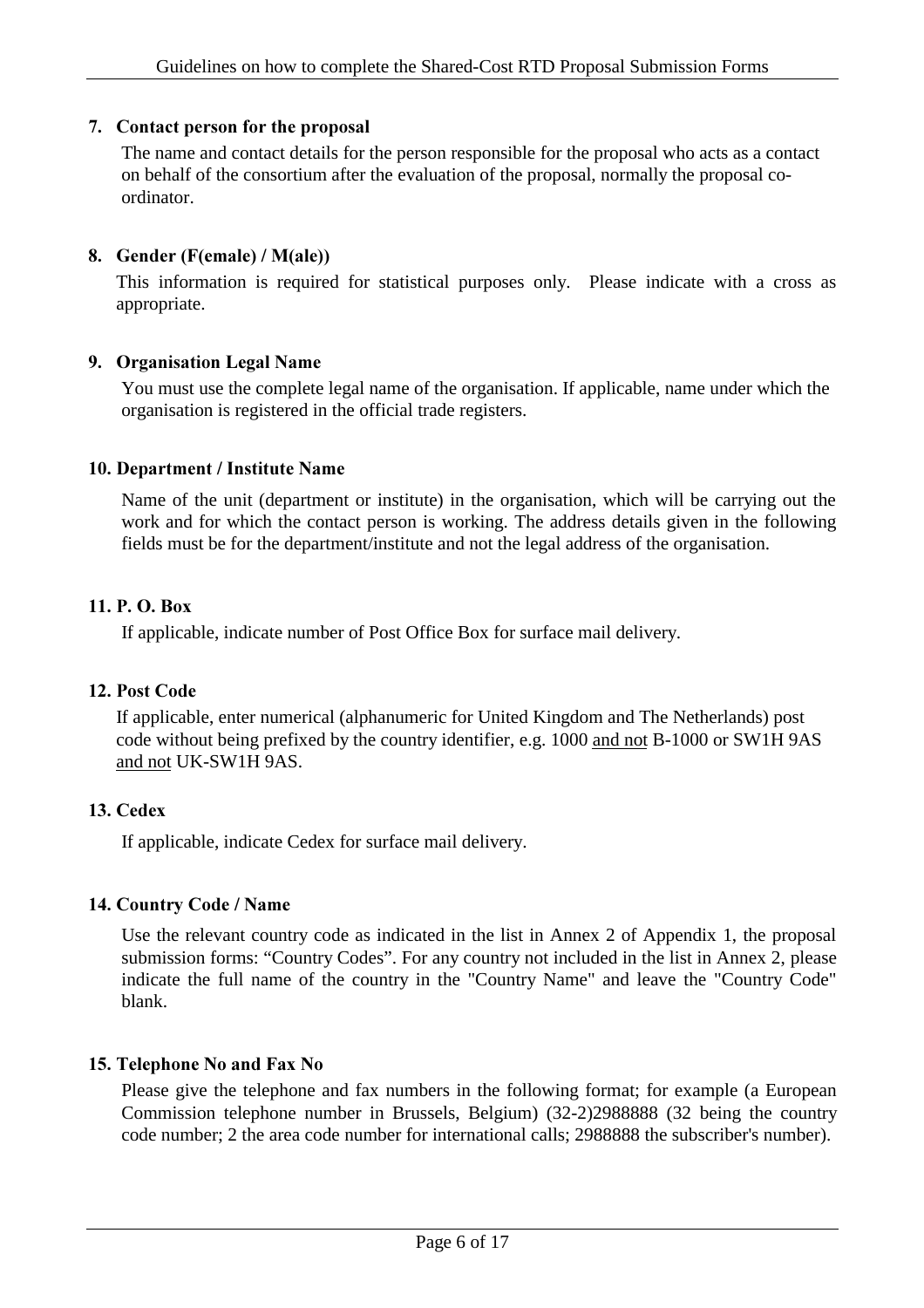## 16. Proposal Abstract

The proposal abstract should be a very short and precise presentation of the main features of the proposal. Why is it proposed and what problem is it solving? What are the objectives? How will the objectives be achieved? What results are expected? This proposal abstract will be used together with the proposal summary description in form A2 in the evaluation process and in communications about the proposals to the interested parties (Commission services and programme committees, etc.). Please use plain typed text, avoiding formulae and other special characters. If the proposal is written in a language other than English, please include in form A1 an English version of the abstract.

## 17. Project Duration

Project duration in months.

## 18. Total estimated Eligible Costs

The total estimated eligible costs of the project in euro as in form A4.

## 19. EC Contribution requested

The total contribution requested for the project from the European Community in euro, as in form A4.

## 20. Keywords

If applicable, the keywords to be filled in these fields will be defined in the Guide for Proposers, Section V, "Call specific information", for the calls according to the needs of the specific programmes.

## 21. Similar Proposal

If you have previously submitted the same proposal or one similar in content to any European Community programme, you should indicate the details here. In the field programme name, you should use the code in the list of thematic priorities in Annex 1 of Appendix 1, the proposal submission forms if the programme is a fifth framework programme, in all other cases, write the name of the programme.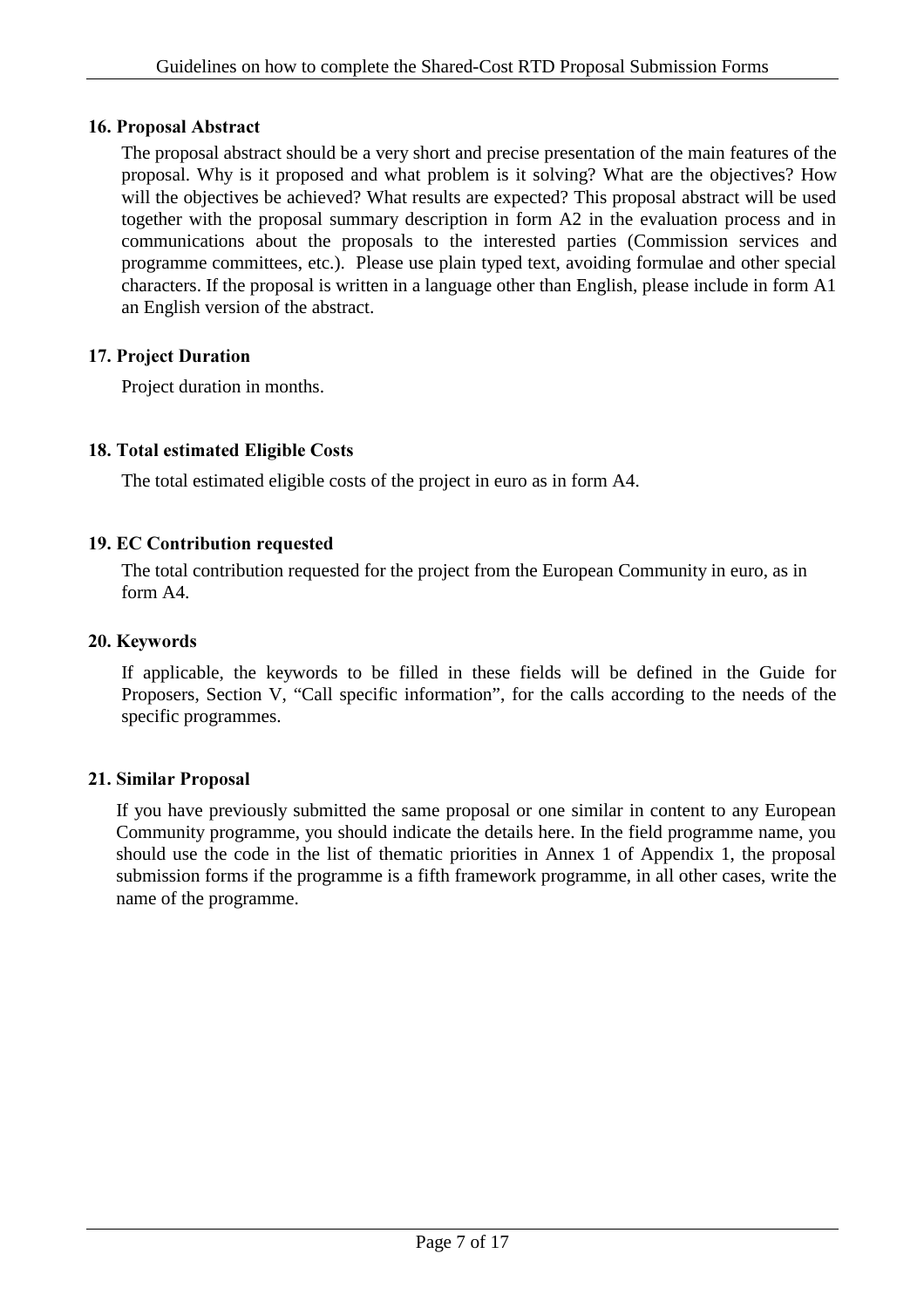# Proposal Summary Form (A2)

## 22. Proposal Summary

The proposal summary form,  $(A2)$  should be filled in by the co-ordinator only. You should not use more than 3,500 characters. The proposal summary should, at a glance, provide the reader with a clear understanding of the proposal objectives and how the objectives will be achieved, and their relevance in the context of the objectives of the specific programme. This summary may be used as an alternative to the proposal abstract, as the description of the proposal in the evaluation process and in communications to the programme management committees and other interested parties. It must therefore be short and precise. Please use plain typed text, avoiding formulae and other special characters. If the proposal is written in a language other than English, please include in form A2 an English version of the proposal summary.

# Participant Profile / Information Form (A3)

## $23.$  Form  $A3$

Form A3 should be filled in by principal contractors (including the co-ordinator) and assistant contractors only. Make sure that the form is signed by a person in your organisation authorised to sign research proposals. Keep a photocopy or an electronic copy of the completed form for your own files before sending it to your proposal co-ordinator.

## 24. Participant Role

The role for the participant as defined by the consortium for this proposal. This role should also be used on form A4. The following codes should be used for role:

- &2: scientific, administrative and financial co-ordinator;
- &): only financial and administrative co-ordinator (if different from co-ordinator);
- **CR**: principal contractor (other than the co-ordinator);
- AC: assistant contractor.

## 25. Participant No

The number allocated by the consortium to the participant for this proposal. The co-ordinator of a proposal is always number one. Assistant contractors should have numbers following the principal contractor whom they are working with. In case the assistant contractor is assisting more than one principal contractor, the assistant contractor should have a number following the first principal contractor listed.

## 26. Assistant to Principal Contractor No (Participant No)

Only for assistant contractors: Indicate the number of the principal contractor, whom the assistant contractor is assisting.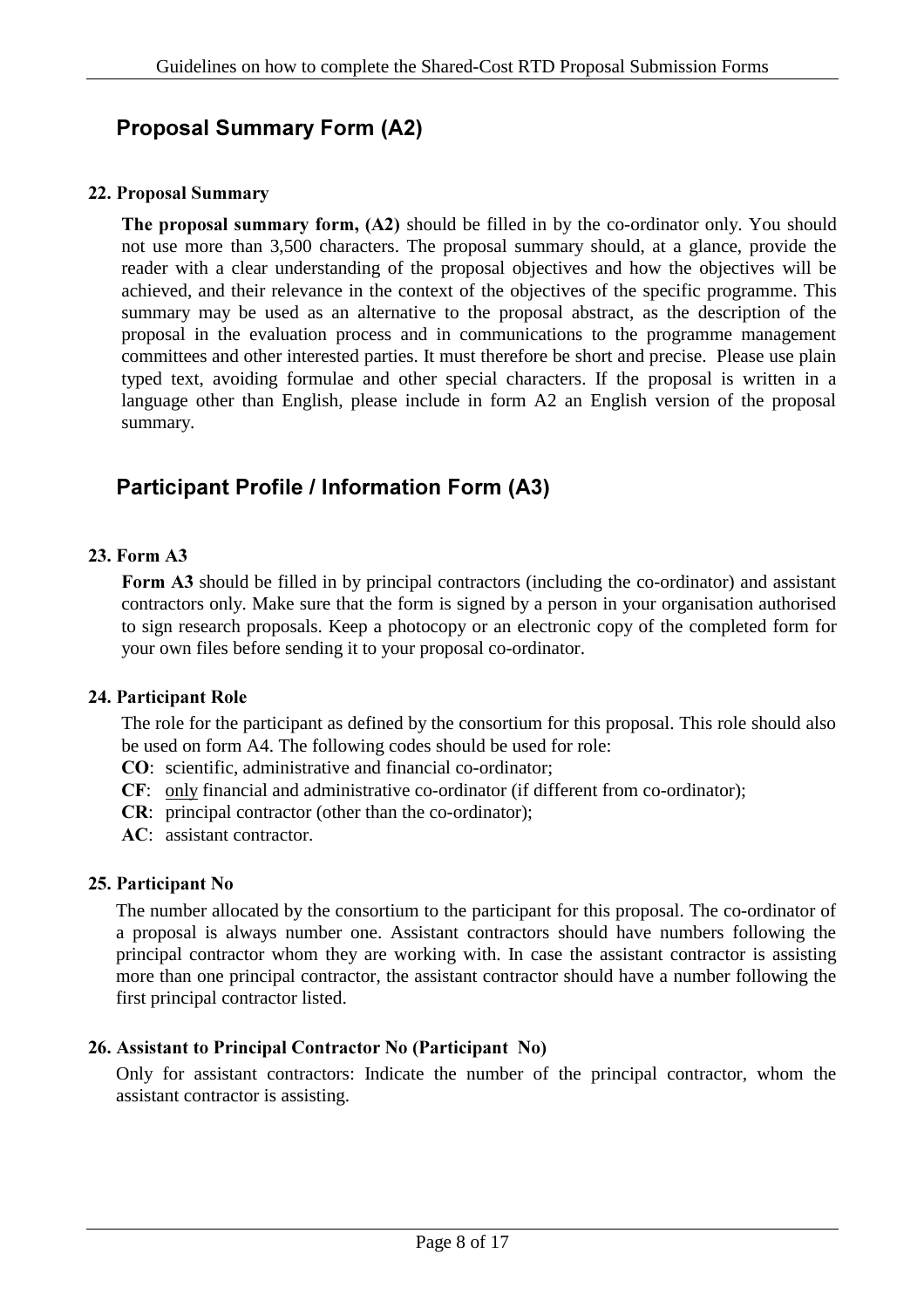## 27. Registration No with the European Community's Research Programmes

In case the organisation has already received a registration number under the fifth Framework Programme, please enter it here, and only give the organisation details if they have changed since the registration number is received.

## 28. Organisation Legal Name

If applicable, name under which the participant is registered in the official trade registers.

## 29. Short Name

The short name chosen by the participant for this proposal. This should normally not be more than 20 characters and the same should be used for the participant in the A4 form

## 30. Legal Registration No

If applicable, please provide the organisation's legal national registration number or code found in, e.g. the Chambers of Commerce register or the business register.

## 31. Activity Type

Indicate the principal activity of your organisation. Please use one of the following codes: REC: Research:

**HES: Higher Education: OTH: Others** 

## 32. Legal Status

Please use one of the following codes:

- GOV: Governmental;
- INO: International Organisation;
- JRC: Joint Research Centre;
- PUC: Public Commercial Organisation;
- PRC: Private Commercial Organisation including Consultant;
- **EEI:** European Economic Interest Group;
- PNP: Private Organisation, Non Profit.

## 33. Legal Status: 'If 'PRC', Specify'

If you are a Private Commercial Organisation (PRC), please indicate the type of organisation (e.g.: SA, LTD, GmbH, independent person…).

## 34. Business Area (NACE)

For statistical purposes, the Commission services need to classify the principal economic activity of each participant. This is done for the programmes in the  $5<sup>th</sup>$  Framework programme according to the 2-digit or 3-digit NACE Rev. 1 classification, listed in Annex 3 of Appendix 1, the proposal submission forms. (NACE is "Nomenclature générale des activités économiques dans les Communautés européennes"). You should identify the principal economic activity of your organisation, or, in the case of a larger organisation, of the executive division of your organisation making the proposal.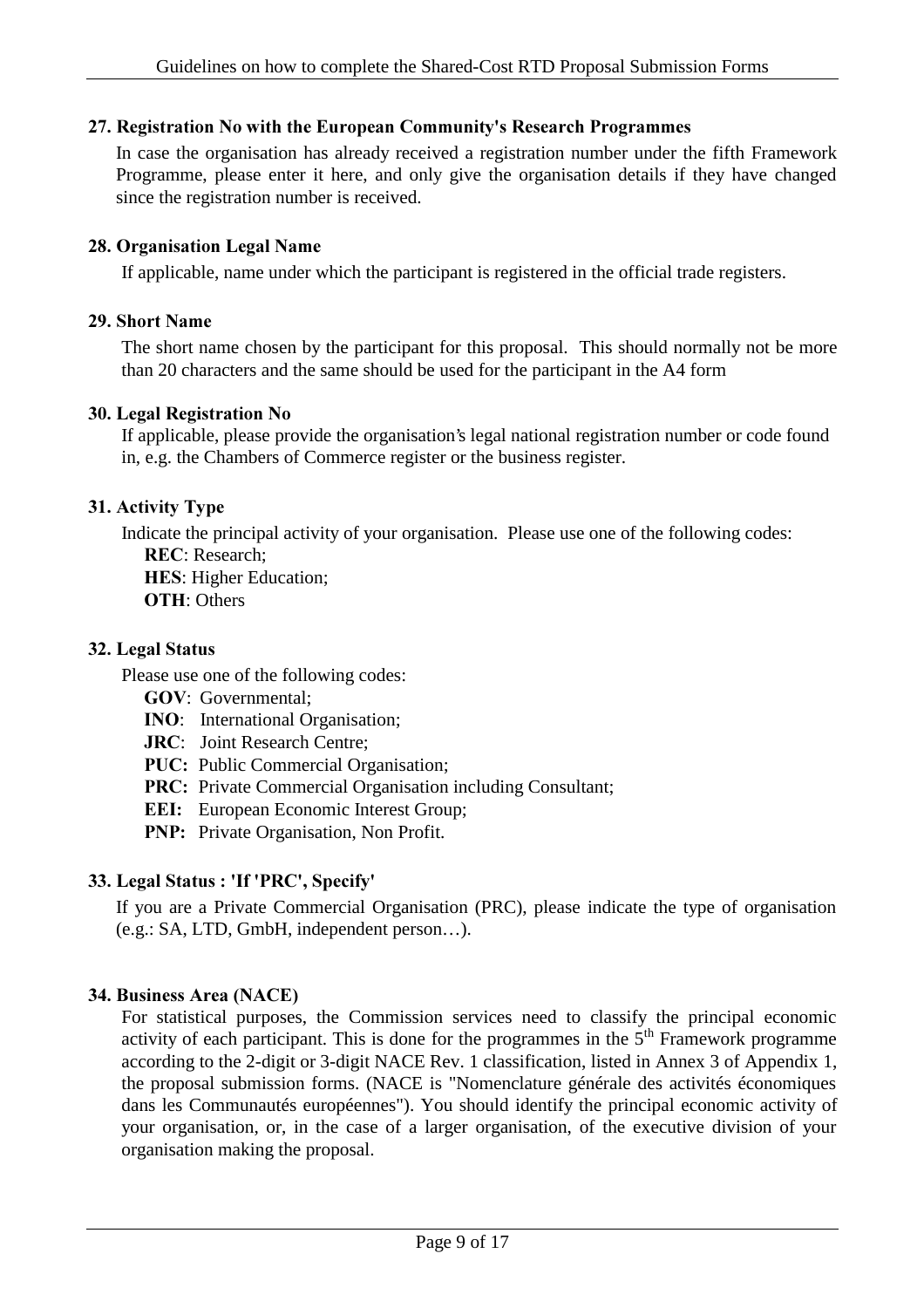## 35. User/Supplier

Only if applicable (see the relevant Guide for Proposers). Please indicate whether the participant is principally a user (i. e., a participant in the project who participates as a user of the project's result) or a supplier (i. e., a participant in the project who provides the solution or result to solve the users problem) in this project.

## 36. Cost Basis

You should indicate one of the following cost participation models.

- FC: Full costs, actual overhead rate (i.e., you will contribute at least 50% of the full costs of the project);
- FF: Full costs, flat overhead rate (i.e., you will contribute at least 50% of the full costs of the project);
- AC: Additional costs (i.e., you do not have an analytical accounting system. You will contribute to the costs of the project through your normal operating budget. The additional costs for the project will be reimbursed at 100%).

Please ensure that you indicate the correct cost participation model and that your department uses the same cost model if you submit more than one proposal. For more information on cost participation models, see notes 62 and 64, and the explanations in section III of the Guide for Proposers.

## 37. Organisation details

This section is for statistical information only. The fields should be filled by all private organisations and other participants who have an analytical accountancy system, but public research institutions, like universities only have to fill field 40 (see the notes to the fields in this section).

## 38. Annual turnover

This field is for statistical information only. It should be filled in by all participants who use the full cost participation model or the full cost flat overhead rate participation model, and also for those research organisations, which are able to provide the figures, but normally not for universities. Information from the most recent accounting year should be used. The figures should be given for the organisation as a whole and not just for the subsidiary company or the department carrying out the work. The following codes for intervals should be used:

- T1:  $0 \leq EUR$  7 million (Annual turnovers less than or equal to EUR 7 million)
- $T2$ : > EUR 7 million or  $\leq$  EUR 40 million (Annual turnovers more than EUR 7 million or less than or equal to EUR 40 million

 $T3$ :  $>$  EUR 40 million (Annual turnovers more than EUR 40 million). If not applicable (e.g., for universities) please write  $N/A$ .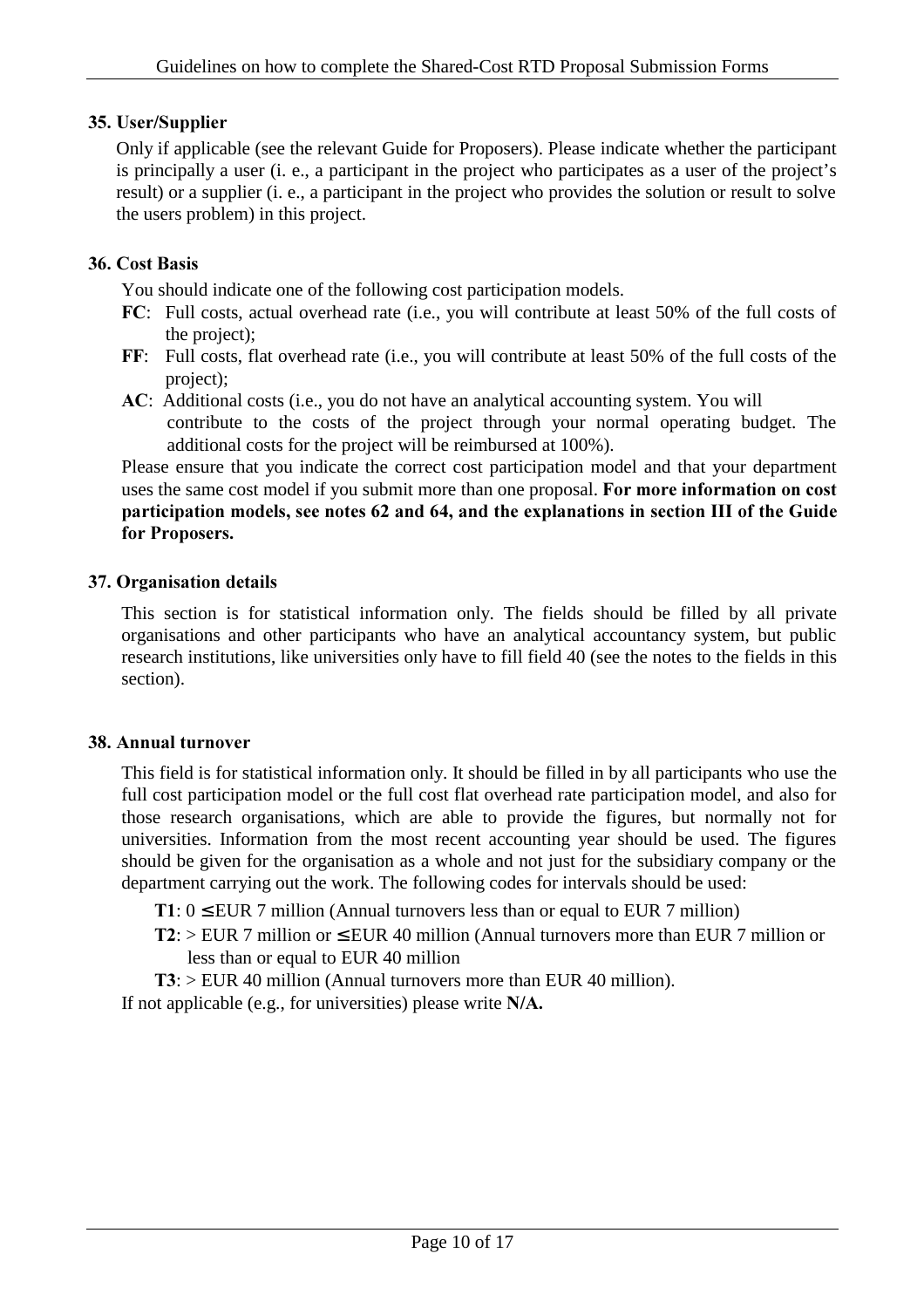## **39. Annual Balance sheet Total** (i.e., total of assets or total of liabilities)

This field is for statistical information only. It should be filled in by all participants who use the full cost model or the full cost, flat overhead rate model, and also by those research organisations, which are able to provide the figures, but normally not for universities. The figures should be given for the organisation as a whole and not just for the subsidiary company or the department carrying out the work. Information from the most recent accounting year should be used. The following codes for intervals should be used:

 $B1: 0 \leq EUR$  5 million (Annual balance sheet total less than or equal to EUR 5 million)  $B2:$  > EUR 5  $\leq$  EUR 27 million (Annual balance sheet total more than EUR 5 million or

less than or equal to EUR 27 million)

 $B3:$  > EUR 27 million (Annual balance sheet total more than EUR 27 million) If not applicable (e.g. for universities) please write  $N/A$ 

#### 40. Number of employees

This field is for statistical information only. All participants should fill it in. The figures should be for the legal organisation as a whole - not only for the department carrying out the work. The contribution of part-time staff should be accounted as the equivalent number of full-time staff – as full-time equivalents. Please indicate the number of full-time equivalent employees according to the following classification:

- S1: 0 employee
- S2:  $1 9$  employees **S3**:  $10 - 49$  employees
- $S4: 50 249$  employees
- 6: 250 499 employees
- 6: 500 1999 employees
- $S7: 2000+$  employees

## 41. Independence

Is 25% or more of the capital or the voting rights owned by one enterprise or jointly par several enterprises falling outside the definition of an SME (except public investment corporations, venture capital companies and institutional investors, provided no control is exercised either individually or jointly)?

If the organisation is not independent, you should provide the name(s) of the company(ies) which own(s) 25 % or more of the organisation.

An SME (small and medium-sized enterprise) is defined as an entity that has less than 250 full time equivalent employees, has an annual turnover not exceeding EUR 40 million, or an annual balance sheet total not exceeding EUR 27 million, and is not controlled by 25% or more by a company which is not an SME (on the issue of control, see note 43).

## 42. Owners

Please provide the legal name(s) of the organisation(s) controlling the organisation by 25% or more (on the issue of control, see note 43).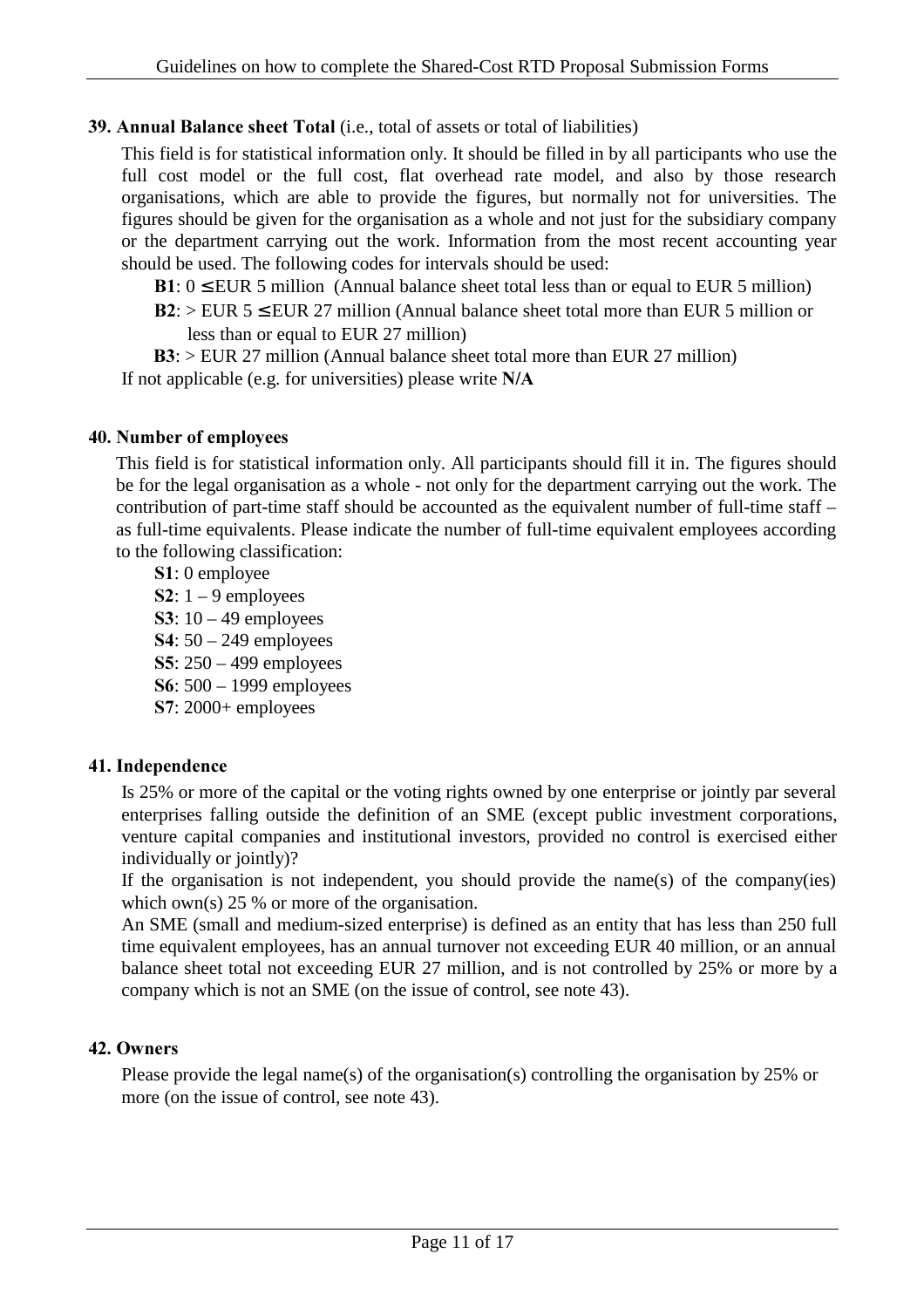## 43. Affiliation

An organisation is affiliated to another organisation if:

It is under the same direct or indirect control as another organisation, or

It directly or indirectly controls another organisation, or

It is directly or indirectly controlled by another organisation.

## $Control:$

Company A controls company B if:

- A, directly or indirectly, holds more than 50% of the share capital of B,  $or$ ,
- A, directly or indirectly, holds more than 50% of the shareholders' voting rights of company B, *RU*
- A has, directly or indirectly, the decision-making powers within company B.

It should be noted that Company A's holding a simple majority of the share capital, or the voting rights, of Company B may be sufficient to create a controlling relationship.

## 44. Affiliated Organisations

Please provide the participant number, short name(s) of the organisation(s) to which your organisation is affiliated and use the codes below to describe the character of the affiliation(s):

- D: Direct control:
- I: Indirect control

## 45. Department carrying out the work

Provide here the name and address of the department carrying out the work

## 46. Authorised Person

This is a person with authority to commit the organisation to participate to a research project.

## Cost Summary in euro Form (A4)

## 47. Cost Summary in euro, form A4

The A4 form consists of two pages. Each page must be filled in. The A4 form should be filled in by the co-ordinator based on the budget distribution agreed by the consortium. It should only contain the eligible costs. All figures should be in euro and not kilo euro. For more detailed information on eligible costs categories for the cost shared RTD actions, please refer to the notes below and to section III of the Guide for Proposers.

For projects only concerned with research or only concerned with demonstration, only one A4 form should be submitted.

For combined research and demonstration projects where it is possible to make a clear distinction between the research and demonstration parts of the project, two different A4 forms should be submitted, one for the research part and one for the demonstration part of the project.

For combined research and demonstration projects where it is not possible to make a clear distinction between the research and demonstration parts of the project, only one A4 form should be filled in, and the requested percentage for Community contribution should be a weighted average between the research and demonstration part. (See also note 64).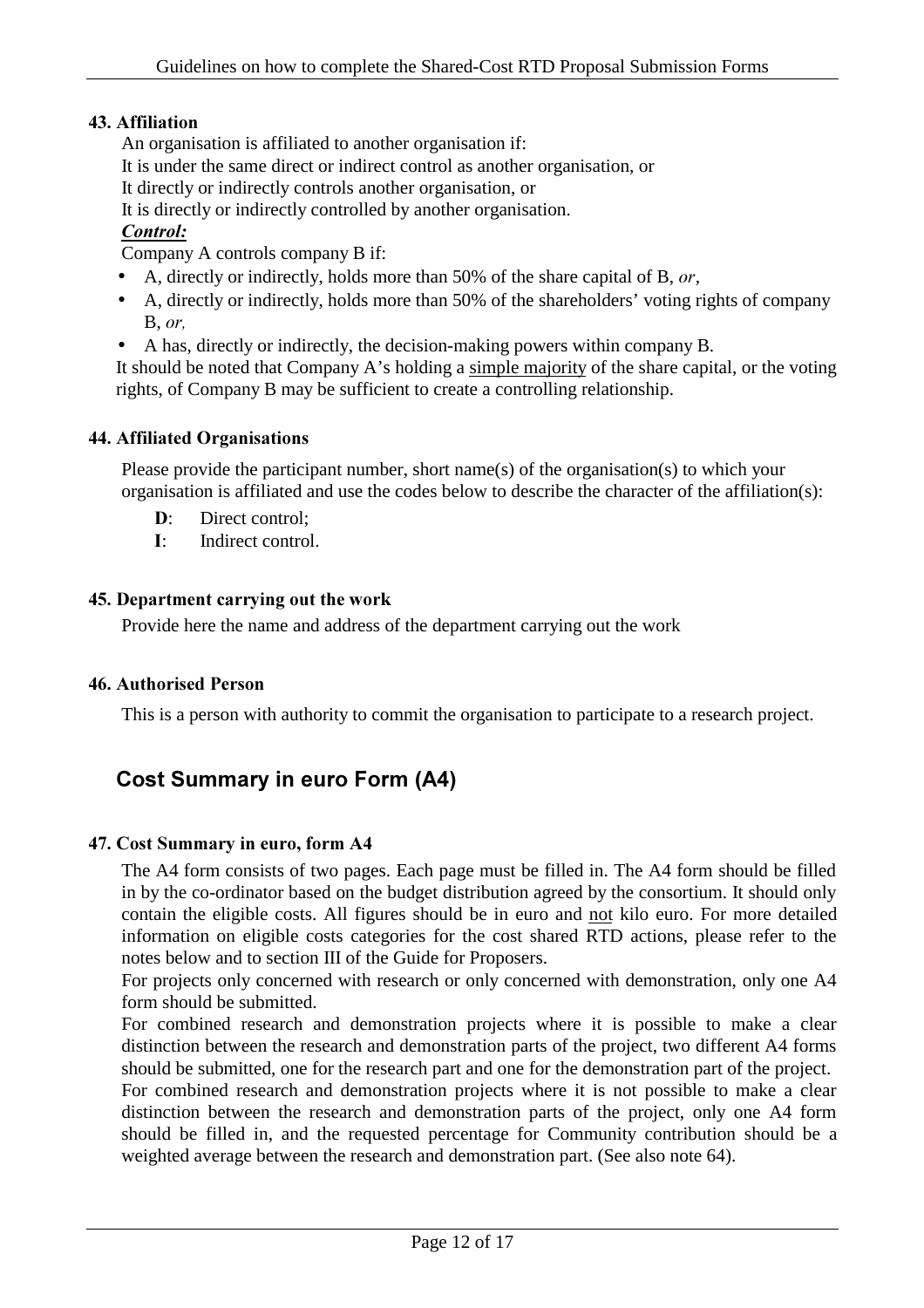#### 48. Costs of the co-ordinator

The project co-ordinator should include here only the costs for the performance of its part of the research under the project. The costs of the administrative/financial co-ordination may be included in the overheads of the research work (col. 62).

Alternatively, if the project co-ordinator is able to identify the direct costs of the administrative/financial co-ordination, such costs may not be included in the research overheads and may be indicated separately (see point 49).

#### 49. Administrative / Financial Co-ordination costs

Project co-ordinators may be required to perform considerable administrative / financial coordination tasks directly related to the co-ordination of the project and to incur the associated costs. Such costs will be considered as eligible costs only for the co-ordinator. Co-ordination costs may include costs falling under the other categories of costs, except subcontracting. They may cover in particular:

Personnel: remuneration of administrative and clerical personnel for performing co-ordination tasks for a specific project.

Durable equipment, consumables and computing: expenditure used strictly for co-ordination purposes in the project.

Travel and subsistence: costs of administrative and clerical personnel performing co-ordination tasks specific to the project.

Knowledge protection: costs related to the protection of knowledge specific to the project.

Other specific costs: project specific co-ordination costs other than those charged under the categories mentioned above.

The co-ordinator may decide not to indicate the overhead costs in row 49, and include them instead in the overhead costs (see note 48).

Costs for co-ordination of clusters of projects will normally be covered by a specific contract when clusters have been decided after the evaluation of proposals and should normally not be foreseen at the proposal stage in this cost category.

## 50. Total co-ordinator costs

The total costs of the project co-ordinator for the scientific/technical tasks and the administrative / financial co-ordination task (the sum of the two rows above).

## 51. Participant short name

The short name chosen by the participant in this proposal from form A3.

## 52. Number of person/months

Number of person-months for the participants.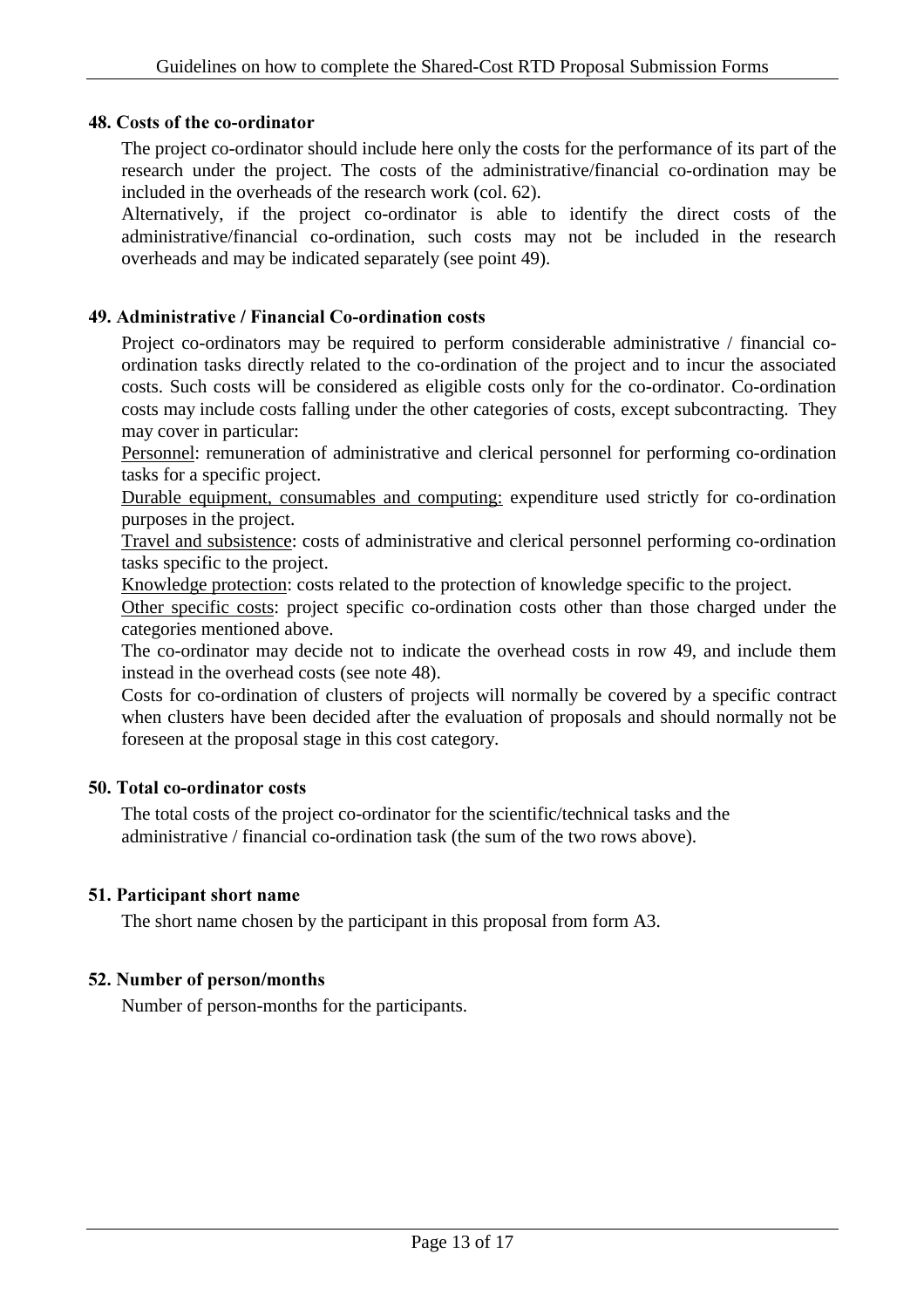## 53. Personnel costs

Labour costs for the participant (including consultants 'intra-muros'), but excluding overheads and labour costs of subcontractor(s). For RTD projects only costs for research, technical and specialised staff are eligible costs and can be charged to the project; subject to the contractual terms, costs of freelancers directly engaged by the participant for the projects may be considered as eligible costs. Administrative and secretarial staff must not be charged directly (except for the administrative co-ordination costs of the co-ordinator, see note 49), but should be included in the overhead costs. Examples of personnel categories that can be charged to the projects are: scientist, engineer, technician, etc.

Organisations that work on the additional cost participation basis (see notes 62 and 64), can only charge for scientific and technical personnel temporarily employed specifically for the project. Personnel costs paid from the recurrent budget (i.e., for permanent personnel) cannot be charged.

*For specific programme INCO see Annex 4 of Appendix 1.* 

## 54. Durable equipment

Cost of equipment purchased or leased to buy for the purpose of the project. The amount you can charge to the project is calculated in the following way:

$$
(A/B) \times C \times D
$$

where:

- $A<sub>l</sub>$  = the number of months that the equipment is to be used in the project, after the date of its invoicing;
- B.  $=$  the depreciation period (for computer equipment that cost less than EUR 25,000, the depreciation period is 36 months; for all other equipment, the depreciation period is 60 months);
- $C<sub>l</sub>$  = the actual cost of the equipment;
- $D<sub>l</sub>$  = the percentage usage of the equipment in the project expressed as a fraction of 1 (e.g. 70% corresponds to 0.7).

Costs for durable equipment may be eligible if the equipment has been purchased or leased (i) within 6 months before the starting date of the project, or (ii) for the performance of a contract previously concluded with the Community and provided that the depreciation period has not lapsed. In the last case, the eligible costs will depend on the length of the remaining depreciation period. (see Section III of the Guide for Proposers).

Note that costs related to rented equipment should be charged under "Subcontracting" (column 58).

For the specific programme INCO see Annex 4 of Appendix 1.

## 55. Consumables

According to the usual practises of the participant, these costs may be included in overhead costs for contractors using the full cost, actual overhead rate model. Otherwise, the amount for consumables can be entered here.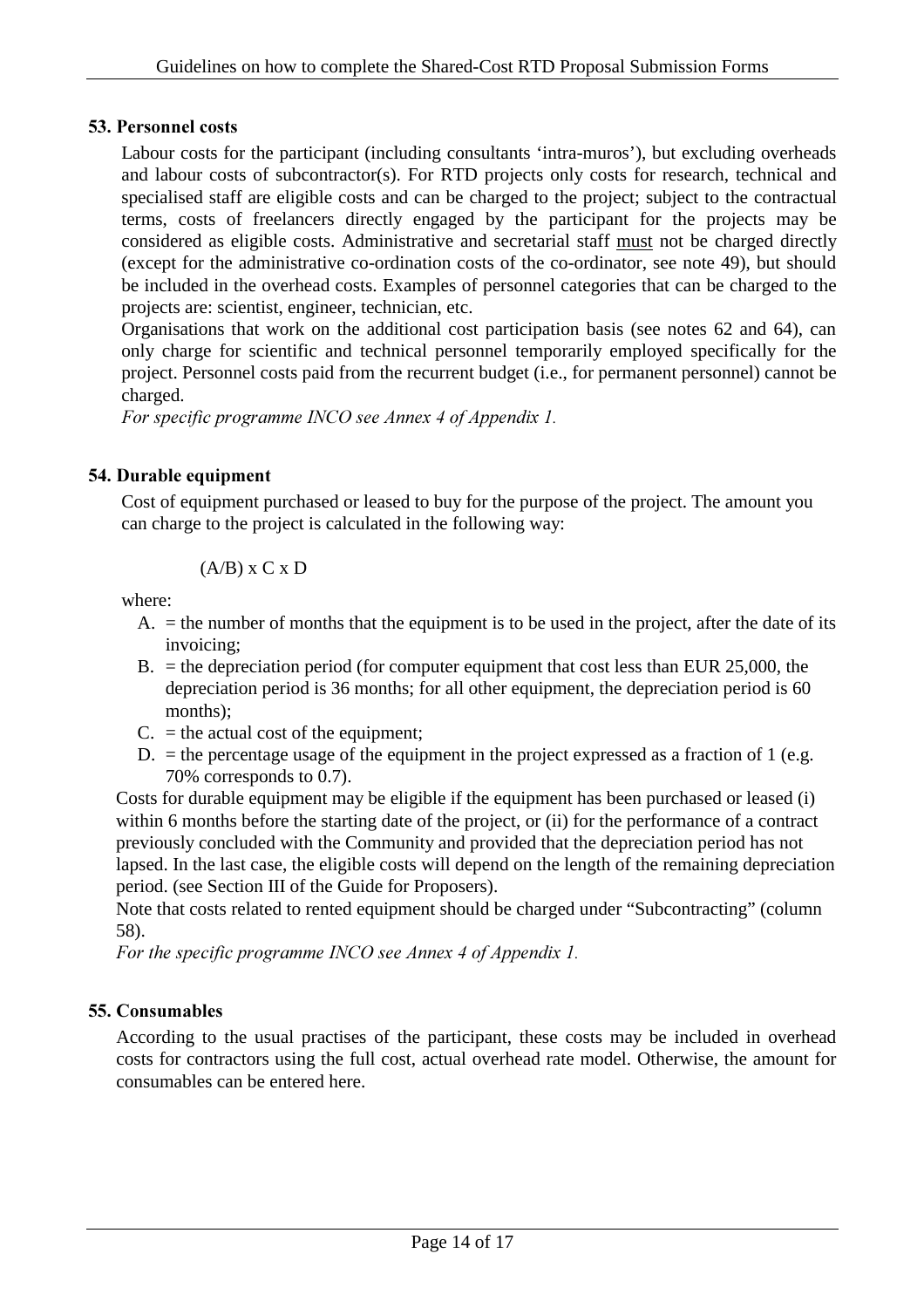## 56. Travel and subsistence

The amount for travel and subsistence costs of personnel categories working for the project, calculated on the basis of the usual practices of the participant. The prior agreement of the Commission will be required at the contract stage for any destination outside the territory of a Member State, an Associated state or a third country where a principal contractor or assistant contractor is established.

## 57. Computing

The costs for using own computing facilities or services (to be established in accordance with usual applicable rules, including, for instance, recorded computer usage).

For full cost participants charging actual overhead rates, such costs may, in accordance with the usual practice of such participants, be charged as part of the overheads.

## 58. Subcontracting

Costs for all subcontracting specific to the project (goods, supplies and services). Such costs must be in accordance to usual market costs.

## 59. Subtotal part 1/2

The sum of the cost categories in columns 53 to 58. The sum is transferred to page 2/2.

## 60. Other specific costs

Other significant specific project costs necessary to carry out the research, and which do not fall under any of the other defined cost categories or under overheads, may be charged under this category. Costs under this category will be subject to prior written agreement from the Commission at the contract stage.

## 61. Protection of knowledge and facilitation of knowledge exploitation

The costs for intellectual property right (IPR) protection (e.g., patents) may be considered eligible costs. Such costs must have been foreseen in the project proposal and in particular, in the plan for dissemination and exploitation. They must also be incurred during the project period, and they must satisfy the basic cost eligibility terms and conditions of the contract. Costs under this category will be subject to prior written agreement from the Commission at the contract stage.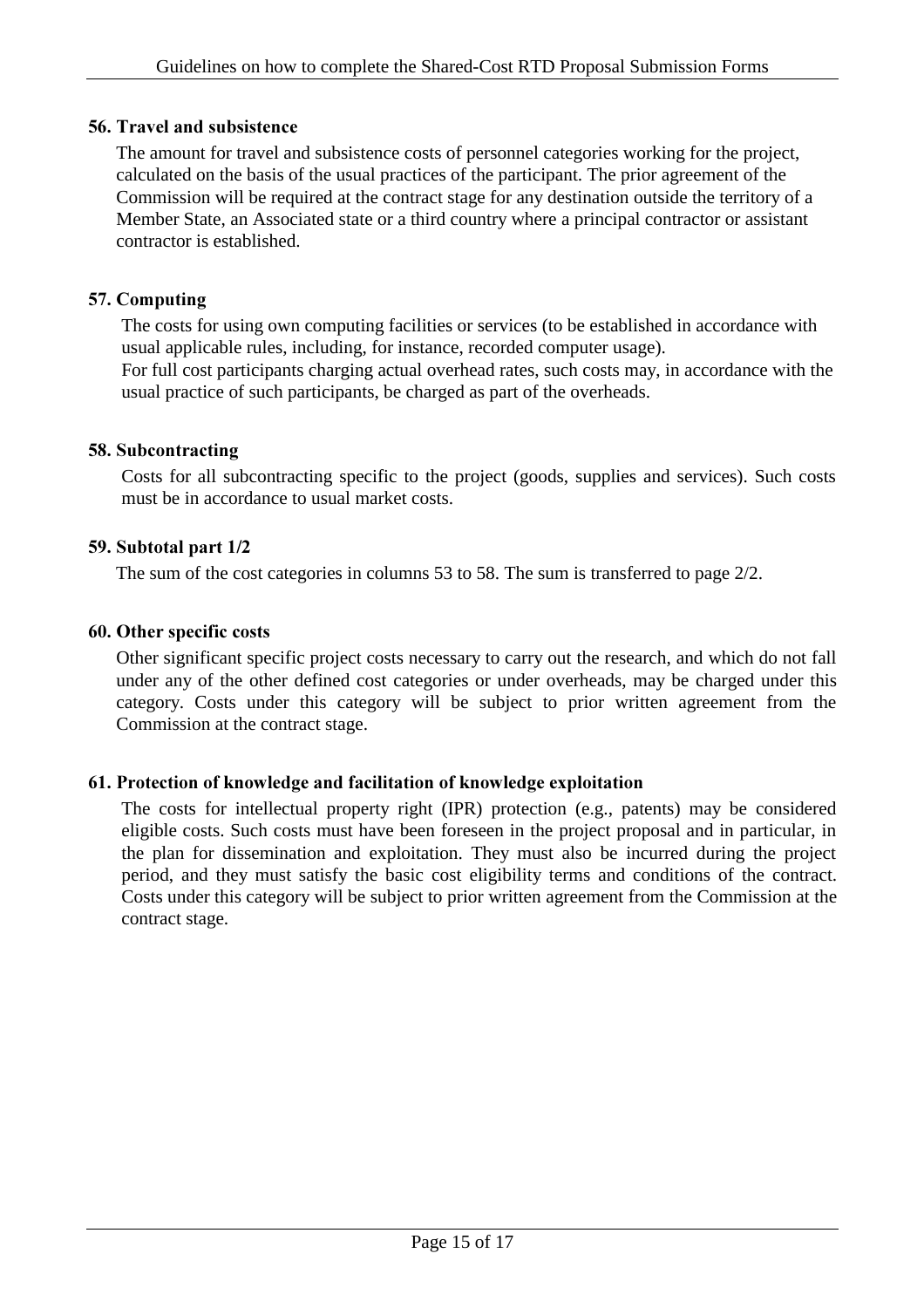## 62. Overhead costs

Overheads are intended to cover general indirect costs needed to employ, manage, accommodate and support directly or indirectly the cost of personnel performing the work on the project. Overheads should primarily relate to on-site infrastructure and RTD support services of the cost centre (that is, the department carrying out the work in the project) and must exclude those items chargeable separately as direct costs. Overheads calculation and allocation must be justified.

Please note that certain items cannot be charged either in direct costs or indirectly in overheads, for instance costs such as: any interest or return on capital employed; provisions for possible future losses or charges; interest; provisions for doubtful debts; contributions in kind; unnecessary or extravagant expenses; marketing, sales and distribution costs for products and services; indirect taxes and duties - including VAT; resources made available to the organisation free of charge; any cost incurred in respect of another project (subject to note 54) or, reimbursed by third parties.

Co-ordinators can choose to include the costs of the administrative / financial co-ordination of the project in the overhead costs.

The method of recovery of general indirect costs depends on the cost model under which your organisation will participate. Note 64 sets out the contribution percentage payable by the Commission. The available cost models are as follows:

#### Full Cost, actual overhead rate (FC) model:

This model applies to organisations, which have an accounting system that allows the share of their direct and indirect costs relating to the project to be distinguished. For these organisations, overheads are calculated according to the organisation's normal practice and on a basis considered reasonable by the Commission. They may be charged in full.

#### Full cost, Flat overhead rate (FF) model:

This model applies to the same organisations. However, these organisations may request that the overheads would be charged at a flat rate up to 80% of the personnel costs. The Commission may agree to that request, for example in cases when the accountancy system does not allow the indirect costs to be identifiable with precision.

#### Additional Cost (AC) model:

This model applies to organisations, which do not have an accounting system that allows the share of their direct and indirect costs relating to the project to be distinguished. The extra costs, incurred as a result of their participation in the project are identifiable (i.e., additional, non-recurrent costs). An example of additional costs, would be the costs of the temporary personnel engaged specifically to perform work on the project, but not the personnel costs charged to the organisation's recurrent budget. These organisations may charge up to 20% of all direct cost categories, except subcontracting, as overheads.

#### 63. Total costs

The sum of all the cost categories.